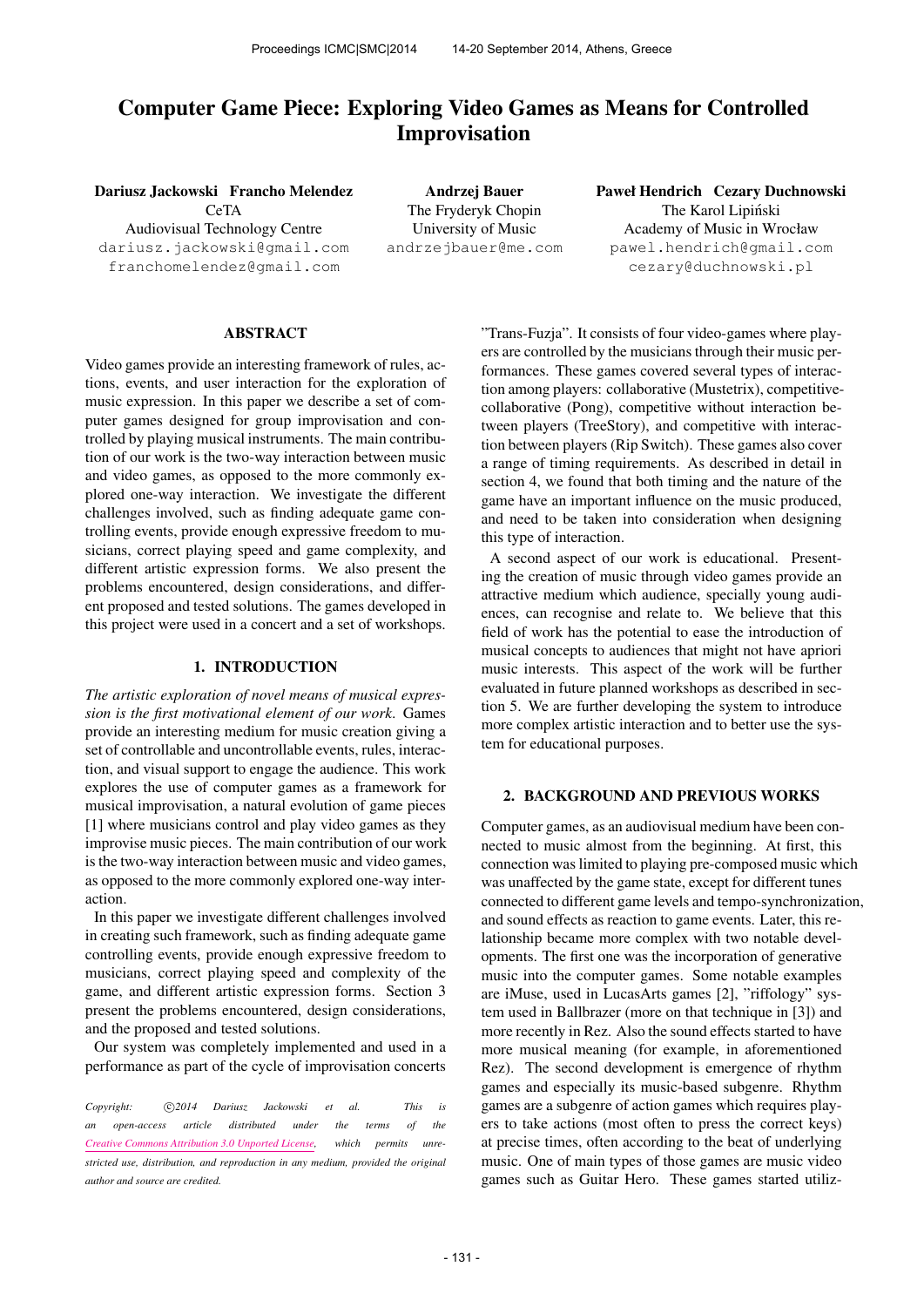ing keyboards as the input device, however, nowadays the facto standard is the use of peripheral devices either similar in shape to the musical instruments (Guitar Hero, Rock Band etc.) or real musical instruments (e.g. Rocksmith). There are also some educational games in this genre which are intended to teach beginners how to play musical instruments (e.g. Joytunes,  $<sup>1</sup>$ ).</sup>

Although at first glance similar, those games and our approach differs in several fundamental ways. In our work games are created in a way that encourages creativity and improvisation, while in rhythm games, players are supposed to mimic predefined actions as close as possible. Another difference is that music rhythm games have themes related to music playing, whereas our games are just generalthemed video games.

On the other hand video games have also influenced music. The most notable example is the creation of new music genres, two of which are: game soundtracks, and those based on musical application of game consoles - chiptunes [4]. There were also more subtle influences. First of all, the aforementioned use of generative music in games made the idea of algorithmic composition known and accessible for the general public. Second worth mentioning influence is the usage of sound effects, characteristic synthesis techniques, and motifs from the game music to evoke certain moods associated with the video games. Two interesting systems such as scrabble2midi [5] and "Music for 32 Chess Pieces" [6] use sonification of game states as the main musical element. In these systems the game controls the generation of music, our work also includes the opposite direction, where music controls the game.

More closely related to our work is the application of game elements in musical composition and improvisation. One of the earliest examples is the eighteenth century Musikalisches Würfelspiele [7] , in which dice were used for choosing music segments form a given set of possibilities. Another example are the game-theory-based Xenakis' compositions, i.e. *Stratégie* and *Duel* [8]. The work most relevant to our system is the so called "game pieces" - which consists of sets of rules used in group improvisations. The compositions by John Zorn (e.g. *Cobra*, *Hockey*, *Lacrosse*, *Xu Feng*)[9] are the best known game pieces. Two other examples of game pieces by Shiba Tetsu can be found in [http://www20.brinkster.com/improarchive](http://www20.brinkster.com/improarchive/sht_gp.htm)/ [sht\\_gp.htm](http://www20.brinkster.com/improarchive/sht_gp.htm).

## 3. CONTROL AND ANALYSIS STAGE

We chose to divide each game into two modules which communicates via the MIDI protocol. Those modules are control/analysis and game. In this section we will discuss the control modules which were created in the Max/MSP environment. We have also used Sonuus i2M audio to MIDI converters for simplifying the controls modules in case of pitch related analysis.

#### 3.1 Goals and Problems

There were few goals and problems which we needed to answer during the design and implementation of the control modules. The first of them, and one of the two most important, was choosing a control scheme which allows players to take intended action in games. The most important factor in this scheme, which affects the level of control that players have, is calibration of the analysis parameters. Without correct calibration, there were situations where players were not able to take action or many false readings occurred. Finetuning the parameters after any change in the audio systems, change of microphones, levels, instruments, etc, was crucial to achieve correct performance. The second most important problem was allowing musical freedom for players. Since one of the main elements of this project was improvisation, we wanted to avoid situations similar to the ones in rhythm games, where a player can only repeat a predefined sequence of actions.

In the games where players were rewarded for performing certain actions, we identified the risk of encouraging only high intensity playing rather than the desired artistic expression. Two solutions to this problem were investigated. First we consciously designed the games so they did not encourage high intensity playing all the time. Second, we introduced artificial limits to the number of events in given periods of time above which, new events were ignored.

#### 3.2 Control Schemes

There are many possibilities for which musical elements should be involved in the control of the games. This section presents and comments on a few of them.

- dynamics- The use of dynamics for playing gave players a natural control of the effect of their actions in the game by playing louder or softer. A good example of this was the Pong game, where the speed and direction of the paddle movement was controlled by the intensity difference between two musicians playing. In games where the possible actions were just one-off discrete events (such as in Mustetris) we implemented two possibilities: The first one was to set a threshold above which every loudness measurement produced an action. We found this impractical and limiting from musical point of view. The second option was to define a "counter trick". The counter trick took each value of dynamics measurement added it to the counter. When the counter reached a limit, the action was triggered and the counter is zeroed. This resulted in a simple yet effective way for controlling the games without limiting musical freedom excessively.
- density A similar idea is to use density of playing as a controlling element. We measured it either by counting *NOTE\_ON* messages (for MIDI instruments) or analyzing transients (for acoustic instruments). We have found that using density gives similar results to dynamics, but limits the types of music textures possible to use.

<sup>1</sup> http://www.joytunes.com/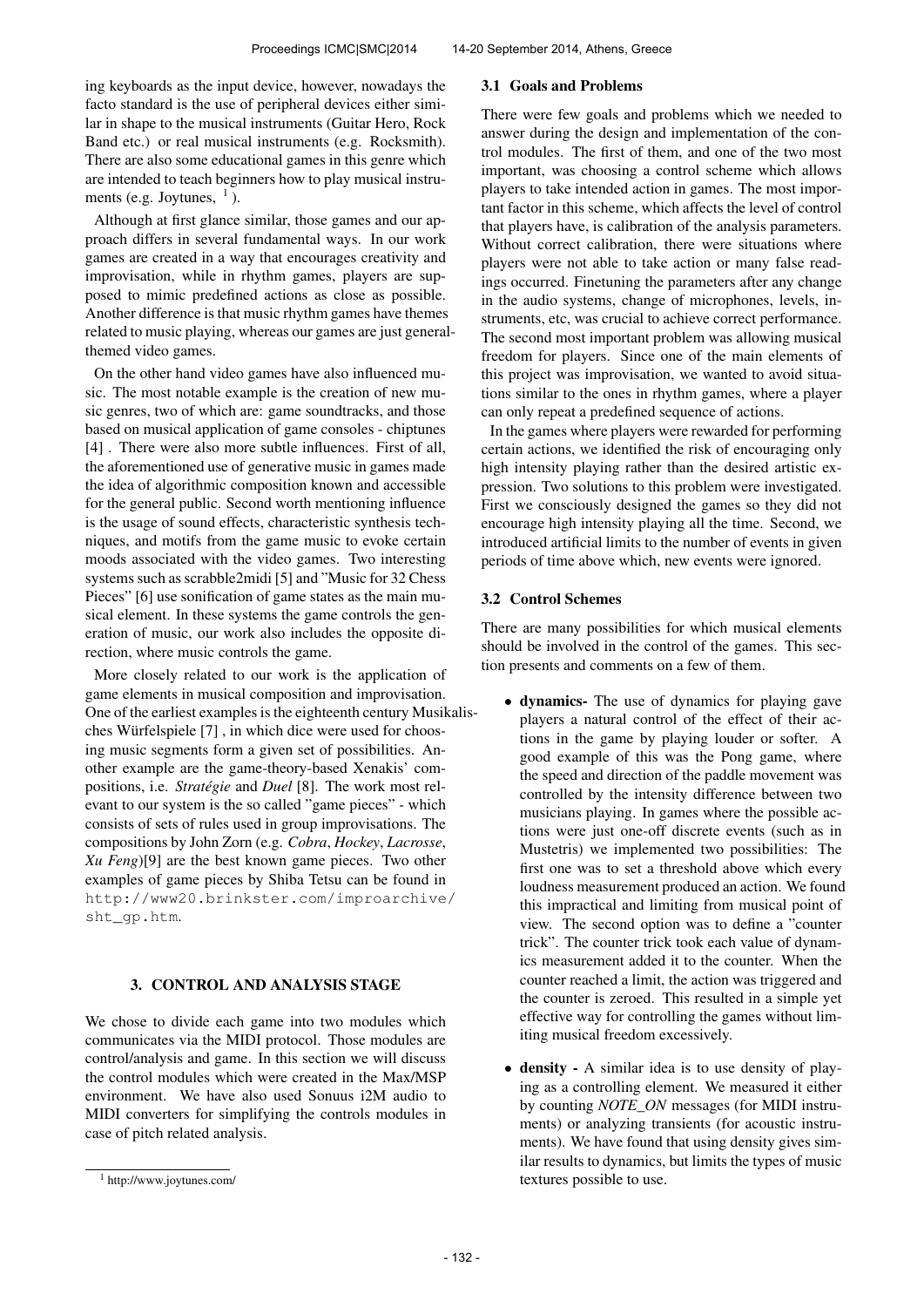- registers We tested two different register-based control approaches. In the first one, actions were triggered by change of register. In the second, actions were associated with playing in the corresponding registers. We found that the second approach was better for games such as R.I.P.Switch, where not all of the actions are available all the time. This allowed for great musical freedom.
- intervals Actions can be also triggered by playing a specific interval. If the game is prepared to encourage taking the same action repeatedly, leading to nice intervallic improvisations. This control scheme was planned and rehearsed for the TreeStory game, with appealing results. However, during the concert, due to involvement of the drum player we resign from using it.
- pitch Arguably the simplest method for MIDI instruments is associating actions with exact pitches or pitch classes. This is much more difficult for acoustic instruments, especially in the case of the percussion instrument, extended techniques or when using electronic equipment for generation of sounds which do not have a determined pitch. During the testing, we found out that this presented several limitations on music creation, so it was discarded for the concert.
- rhythms or phrases A promising idea that we could not explore for time constraints, was to associate actions with precomposed phrases or rhythms. Given enough compositional work this could lead to very good musical effects.
- additional sensors The use of additional sensors and prepared instruments also promises to provide new creative possibilities. For now we only used footswitches for cutting down trees in TreeStory, but for the event in 2016 we would like to utilize instruments with built-in additional sensors.

# 4. GAMES

## 4.1 Games Elements

In this section we would like to discuss few game elements which we found as the most influencing on the musical outcome. The first important element is cooperativity, scoping three possibilities:individual players competing with each other, teams, and cooperation of all players.

Teams needed to synchronize their actions, and this often led to situations where players took turns for playing (or playing louder).

In the case of competing duets this produced nice fluctuations of texture. Fully cooperative games, in which players have different roles, we found it beneficial to exchange roles between players, as different roles encourage different activity levels.

In the case of individual players competing with each other, we did not create any specific artificial musical situation, providing a better environment for individual improvisation

During the development of this project, we also realised the importance of timing. There were many differences in the musical outcome for real time games with exact timing requirements, real time games without tight timing requirements, and turn games.

Real-time games requirements made a great difference in the produced music. In games where exact timing was expected from players (e. g. Pong or R.I.P. Switch) the music tended to be more pointillistic, especially at the beginning of improvisation. Players in this situations tend to play in short bursts of activity in similar timing to the game. This could give the impression of underlying groove or complex rhythm scheme. If the timing required by the game is more relaxed, this effect disappears. Turn-based games tend to create unnatural temporal structure in the players actions and thus in music. We chose to omit them in the first concert, although we believe that with appropriate preparation and practice these games would be viable option.

The second important element influencing the music output is what we called game-master elements. By this we mean the ability for one or more of the performers to control game conditions in a way that exceeds the normal player ability. We explored several of such actions: introducing and removing players, changing game speed, moving to the next stage, and adding visual effects. This allows a performer to take a role similar to the conductor leading the improvisation.

In order to make room for more free improvisation we introduced in every game an intro and outro sequences which visualize music but do not put any constraints on the performers actions.

Last but arguably one of the most important elements, is the sound generated by the game. Here we have found the following approaches:

- Event-based sound effects: Introducing sound effects to the game gives two musical results. First players have additional sound source as their actions could result in some effect being played. Secondly many events in games happen at more or less regular intervals, which gives some rhythmic framework for players.
- Precomposed soundtrack: This could somewhat limit improvisation possibilities, but on the other hand it gives player a reference to perform.
- Direct sonification of the game state: We used this approach in Mustetris - every field on the board have sound assigned to it which was played if the field was filled. This allows players to create some background accompaniment without constantly playing it by themselves.
- Sonification of game statistics: The games produced sounds depending on points accumulated by player, number of times the player dies, etc. This gives similar results to the previous approach, but with smaller amount of control for players.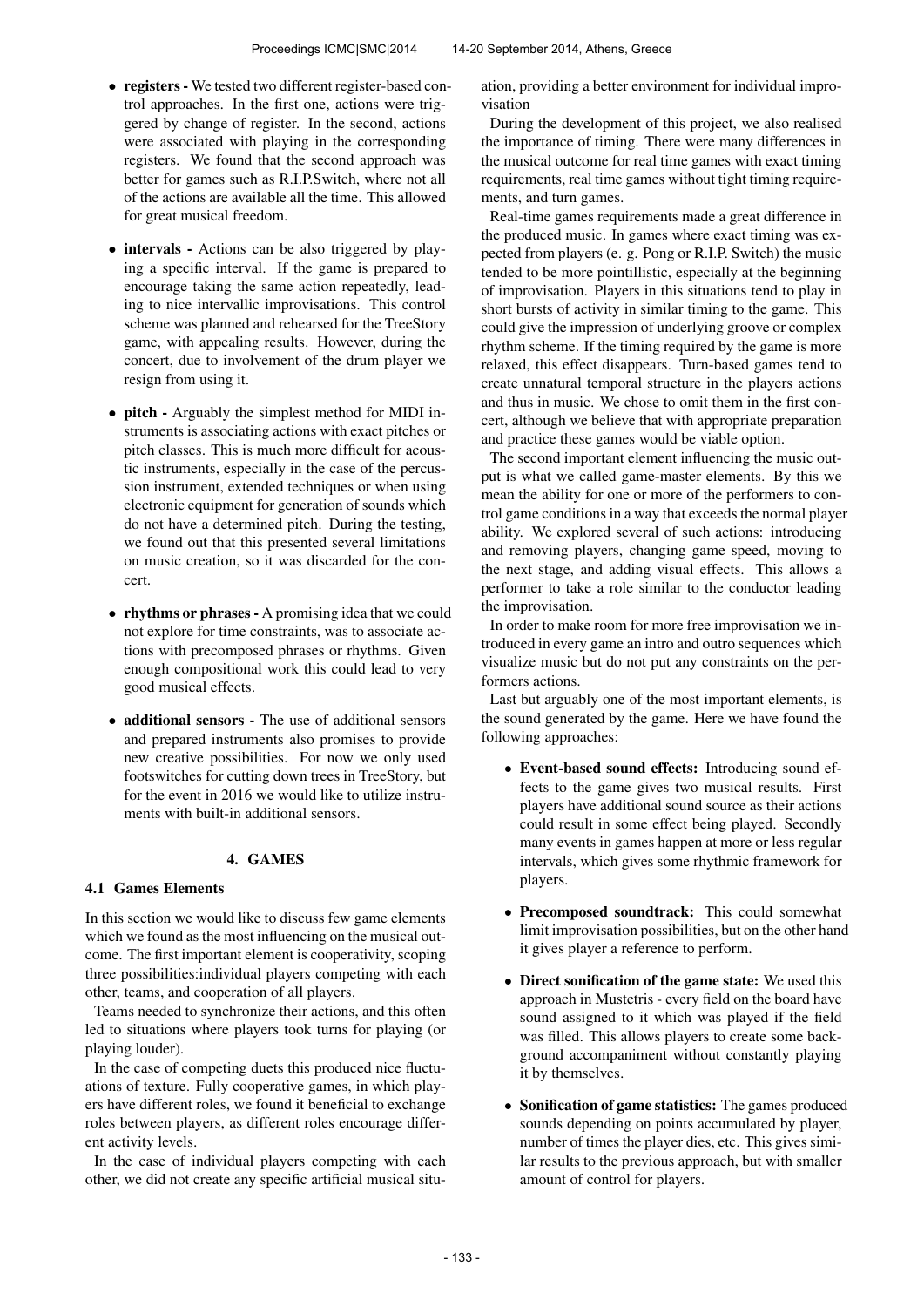• Usage of game state elements as parameters in generative music: This could be used to add another layer of complexity to the music created. In our case the music produced was already complex enough and busy at times, thus we chose to remove generative music from games.

### 4.2 Games Used

The games were implemented in Python using the pygame library. They have dual control system - standard keyboard control implemented with events and MIDI- event based for cooperation with our analysis system. For the first two events we chose the following 4 games:

- Pong this is our version of a classic Pong game<sup>2</sup>. Players are divided into two duets. In each duet one person is responsible for moving the paddle up, the other - down. Speed of each move is dependant on the dynamics of the sound produced by corresponding performer. We chose event-based sound effects for this game.
- Mustetris Clone of the Tetris<sup>3</sup> game. Each player is responsible for one of the four actions - move left, right or down (last one could also happens automatically with time) and rotation. Players' roles were randomized for every piece. After players lose, they are supposed to clean all the board by randomly clearing fields (the speed of the process was controlled by intensity of playing). As mentioned earlier, for the concert situation we associate every field to one sound, which results in the later stage of the game in complex drone in the background. For the workshops we chose standard sound effects instead.
- R.I.P. Switch Clone of the flash game G-Switch<sup>4</sup>. Players are controlling direction of the gravity of running men. For the concert we choose registerbased control i. e. the player needs to play in the higher register for upward gravity and in lower for downward gravity. The percussionist was responsible for triggering some visual effects (rotating screen, shaking screen, noise and broken screen effect). For the workshops each man is controlled by two teams, one responsible for upward, the other for the downward gravity. For this game we choose standard sound effects, with steps sounds played at different interval for every player.
- TreeStory Simple economy game in which players were responsible for growing, cutting down and selling trees. Each player at one time controls one tree and works on growing new branches or widening existing ones. There are also some mutations involved and randomly appearing fruits.

#### 5. EVENTS

## 5.1 The Concert

On 23th of the February the concert was performed and recorded for the Polish Radio Program 2 as part of the cycle of improvised concerts "Trans-Fuzja". In addition to the improvisation based section described in the paper, there was also a live improvised soundtrack for the normal video game. The videos from the concert are available at http://tinyurl.com/transfuzja9 . The performers were Macio Moretti (percussion, electronics), Andrzej Bauer (cello, electronics), Cezary Duchnowski (piano, keyboard, computer), Paweł Hendrich (guitar, computer) and Dariusz Jackowski (computer). The organisation of concert was as follows:

- 1. Pong, three games with increasing speed and background groove added in the third one
- 2. Mustetris, 2 games
- 3. TreeStory, one 9-minute game with intro
- 4. Short interlude played on the computer keyboard
- 5. R.I.P. Switch
- 6. Live soundtrack to the Slender: The Eight Pages <sup>5</sup>

### 5.2 Workshops

During April 7-10 a set of workshops were carried out as part of Musica Polonica Nova, one of the oldest contemporary music festivals in Poland. During the workshops, participants improvised music compositions using our system and instruments from the collection of the group "Małe Instrumenty" <sup>6</sup>. The event was intended for the high school students (16-18 years old). Half of the participants involved were from the musical school, the second half were studying in a non-specialised high school. During the workshops, students were divided into 4 teams, each team taking up the role of one player in the games. Also due to the number of people and character of the instruments involved, the only possibility for controlling the games was using *dynamics*. We observed similar patterns to those in the rehearsal before the first concert. At first there was a learning phase, where the participants played the games without any musical thought. Once participants had learnt the rules and controls of the games, they started to introduce more and more musical elements and non-game related interaction. Games with more freedom (such as TreeStory) gave a smaller musical effect, although in case of professional musician, the effect was opposite. In the post-workshops surveys participants reviews were mostly positive and most of them declared that they enjoy the experience and desire to take part in similar events in the future.

<sup>2</sup> http://en.wikipedia.org/wiki/Pong

<sup>3</sup> http://en.wikipedia.org/wiki/Tetris

<sup>4</sup> http://vascof.com/GSwitch.html

<sup>5</sup> http://www.parsecproductions.net/slender/

<sup>6</sup> http://maleinstrumenty.pl/instrumenty.php?lang=EN